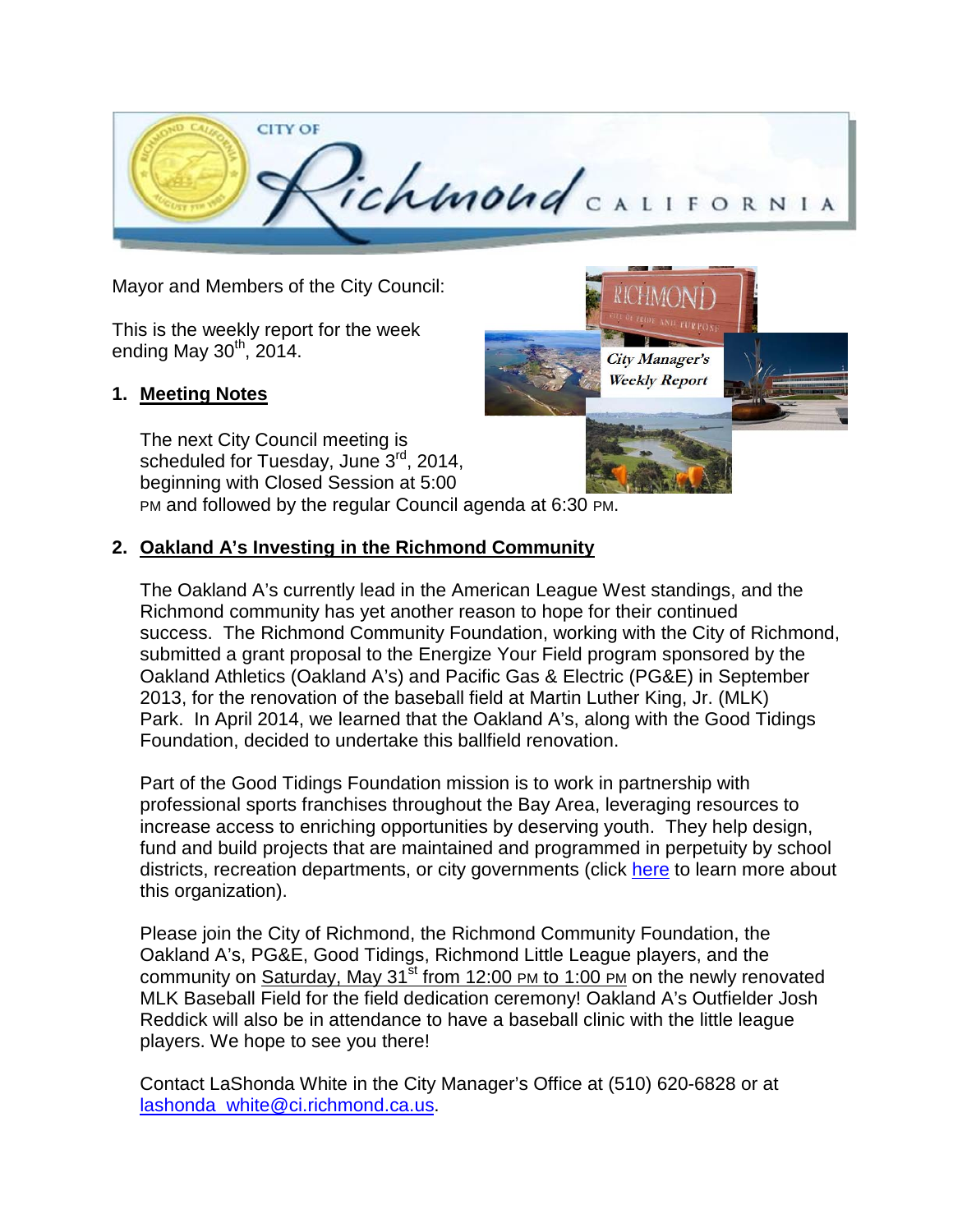



# **3. Greening the Last Mile of the Richmond Greenway**

The City of Richmond, in partnership with Pogo Park, the Watershed Project, and Groundwork Richmond, previously submitted a \$1.4 million dollar grant proposal for "Greening the Last Mile" of the Richmond Greenway. The Richmond Greenway is a three-mile former railroad corridor running through central Richmond. While the City has received funds to restore much of the Greenway's western section and for the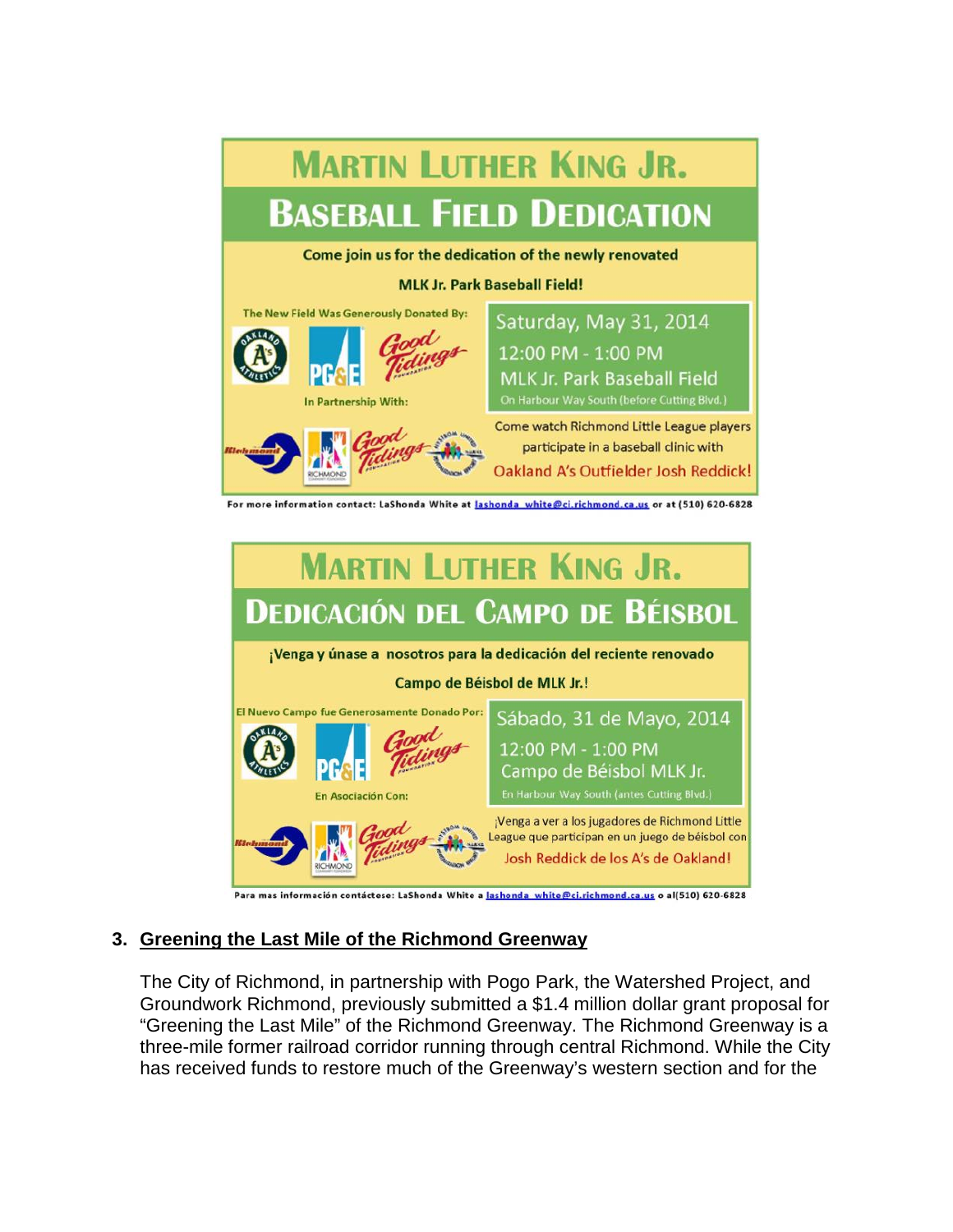Ohlone Greenway "Gap Closure," the 1.2 mile eastern section of the Greenway, which links the two projects, is significantly under-treed and in need of greening.

The City of Richmond was notified on Friday May 23, 2014 that the first three nodes of the project will be recommended for funding for a total of \$727,000. The nodes that are included to be funded are: Carlson Meadow, 33<sup>rd</sup> Street, and 39<sup>th</sup> Street. The California Natural Resources board will finalize all awards on June 3, 2014.

The project will plant native acres of trees and vegetation on the eastern section of the Greenway, adding a new canopy that reduces the heat island effect, improves air, water and soil quality, increase green spaces, community usage, safety, and promotes physical activity and non-vehicular circulation.

The project will improve critical public access points to the Richmond Greenway, creating a series of community green spaces adjacent to this transportation and recreation corridor. The largest areas, at Carlson Avenue and 23<sup>rd</sup> Street, will become the Greenway's eastern gateway, establishing Carlson Meadow and converting a concrete drainage channel into a bioswale. At the other locations where the Greenway meets surrounding city streets, the project will develop urban pocket parks with drought tolerant vegetation, seating and lighting, and will expand the urban forest out from the Greenway into the city.



## **4. Richmond Foodies Manufacturers and Distributors Network**

This past Thursday, May 29<sup>th</sup>, the City Manager's Office and the City Economic Development Commission hosted the Richmond Foodies - Manufacturers and Distributors Network. The growing cluster of specialty food producers and wellknown brands who call Richmond home gathered to start the formation of the Richmond "Foodies" Manufacturers and Distributors. The room was filled with delectable desserts, coffee, seafood gumbo, salsa & chips, organic rice, savory roasted nuts, spicy fruit spreads, organic coconut oil flavored popcorn, hemp seed, and organic Madagascar vanilla and cinnamon – all from local businesses.

The Richmond "Foodies" Network will continue to introduce local food to each other, provide opportunities for business to business transaction, and provide opportunities for City staff to hear the needs of the Richmond "Foodies" and share information on the City's business services and incentives.

The following "Foodies" were represented at the networking event: Galaxy Desserts, Lemur International, Inc., Nutiva, Zoe's Cookies, Cassandras Dream Cakes, Vassell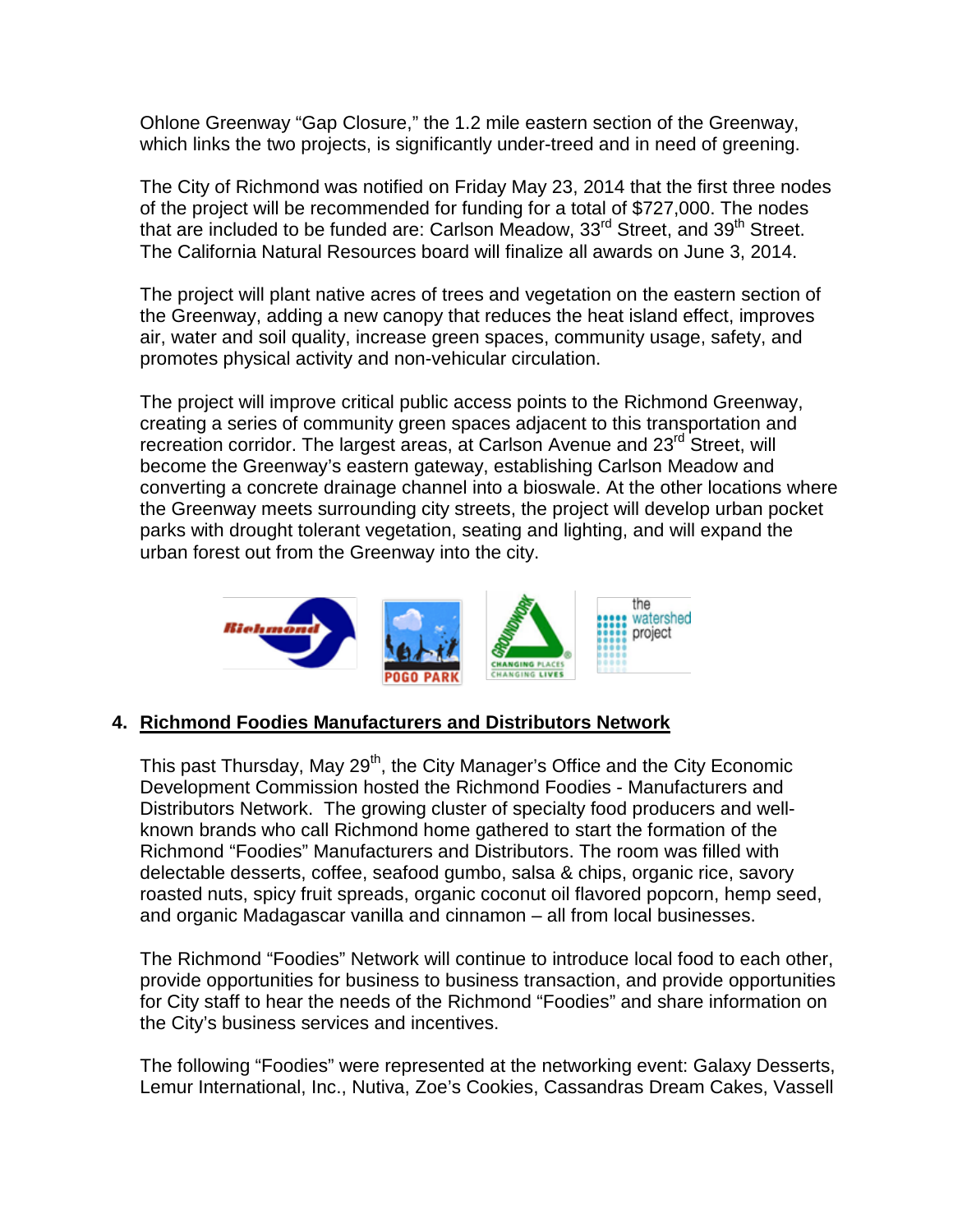Foods, Casa Chicas Salsa & Chips, Catahoula Coffee Company, Oren's Kitchen, Rubicon Bakery and Lotus Foods, Inc.

Having had the opportunity to sample some of the products myself at this event, I can personally attest to their superb quality!



**5. Google Selects Pogo Park as a Finalist in the Bay Area Impact Challenge**



The Impact Challenge invited nonprofits to share their bright ideas for a better Bay Area. An impressive roster from fields such as education, housing, youth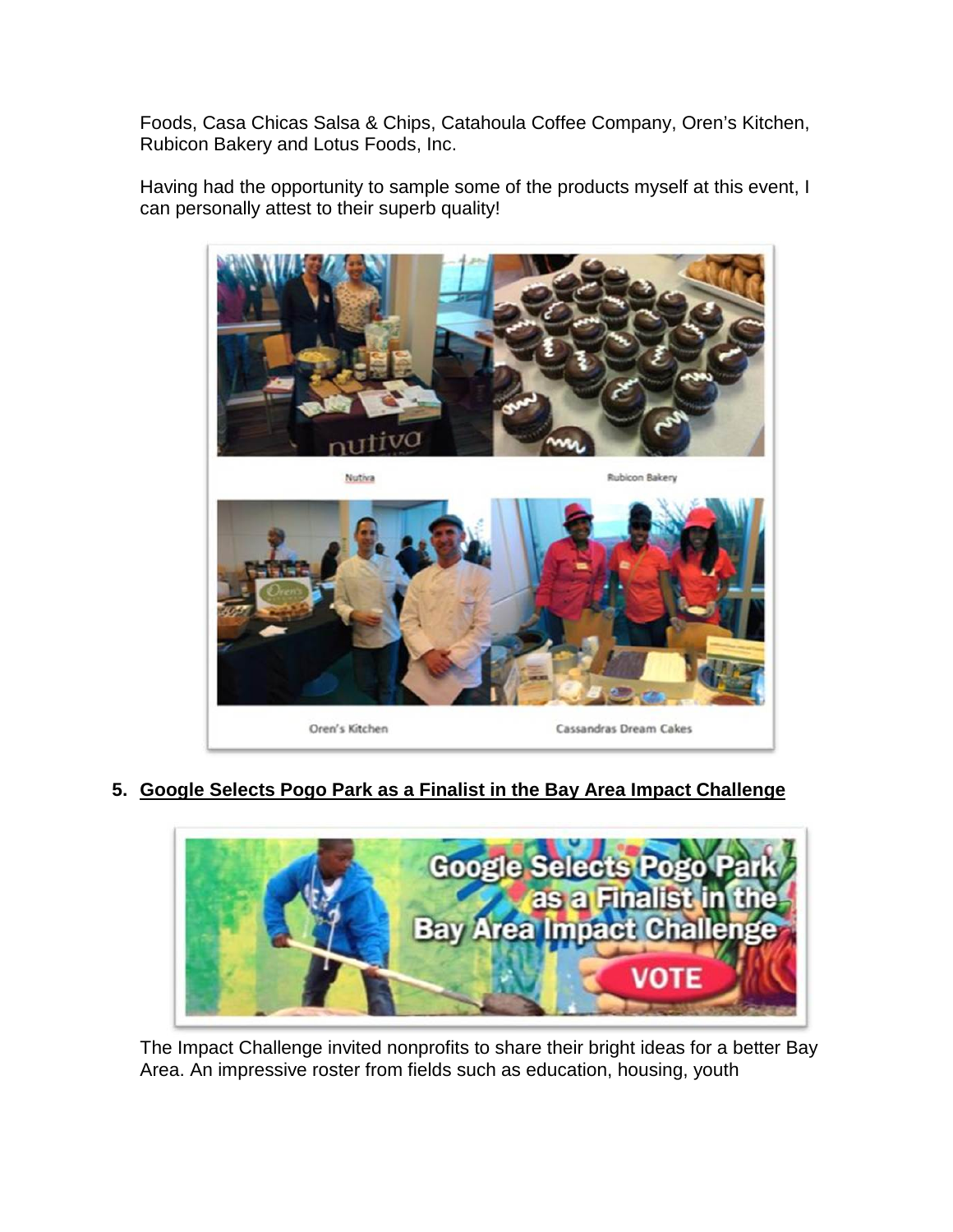engagement and more came to participate. A panel of community advisors helped review their submissions, and now everyone can vote for the winners.

Nearly 1,000 Bay Area nonprofits applied for the Impact Challenge, and Google selected Richmond's own Pogo Park as a top 10 finalist. For the next few days only, until June 2<sup>nd</sup>, anyone, anywhere in the world, can visit the Bay Area Impact Challenge website to vote for their favorite nonprofits.

The top four organizations with the most votes will receive a \$500,000 grant, support from Google, and access to co-working space to bring their ideas to life. In total, 25 organizations will receive funding to help create a better Bay Area.

Pogo Park has been an outstanding community partner for Richmond, and deserves our vote! Help support Pogo Park in this amazing challenge by casting your vote below – and spread the word!



# **[CLICK HERE](https://impactchallenge.withgoogle.com/bayarea2014/charity/pogo-park) to vote! Voting ends June 2, 2014.**

# **6. WriterCoach Connection is Coming to a Richmond High School Near You…**

WriterCoach Connection, working in partnership with the City of Richmond's impact volunteering program, Richmond ESC, and funding from Cities of Service, has recruited over 100 volunteers for Richmond High School in 2013-14 to work with 184 students, and is poised to recruit another hundred volunteers as the program prepares to expand to Kennedy High in the fall of 2014.

WriterCoach brings volunteer writer coaches into classrooms to work one-on-one with high school students to improve their writing skills. The organization has partnered with dynamic teachers, motivated students and talented community partners all working to ensure that students get the support they need to strengthen their writing skills.

# *All we need now is for you to step up to become a volunteer too!*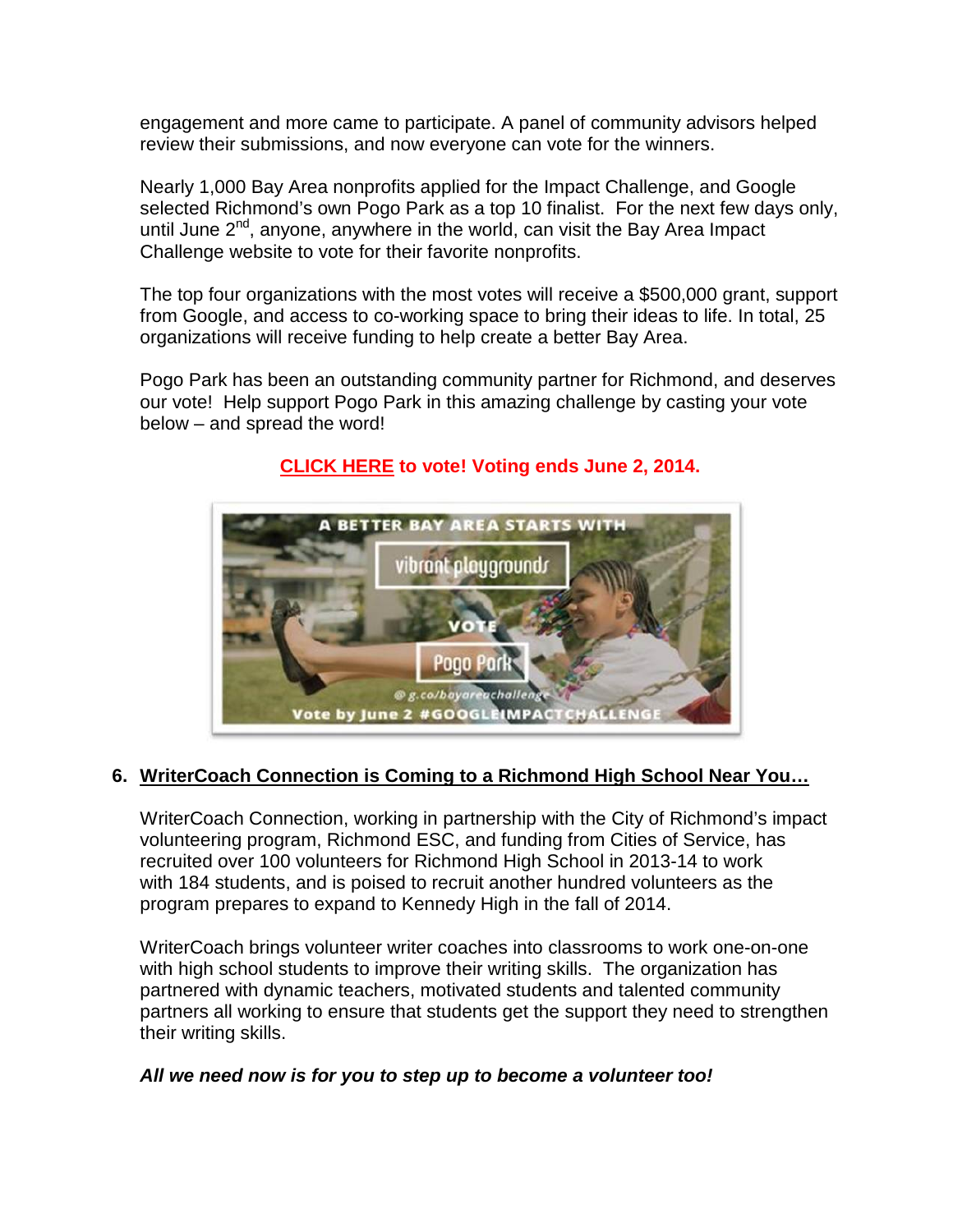**Upcoming Trainings:** Thursdays, May 29<sup>th</sup> & June 5<sup>th</sup> from 1:00 PM - 4:00 PM and Wednesdays, June  $11^{th}$  & June  $18^{th}$  from 12:00 PM - 3:00 PM.

If you are interested in becoming a writing coach, please contact June Pangelinan at [june@writercoachconnection.org](mailto:june@writercoachconnection.org) or (510) 685-7054; or register directly at [http://www.writercoachconnection.org/volunteer.html.](http://www.writercoachconnection.org/volunteer.html)



# **7. Chevron Refinery Modernization Project Second Community Workshop**

The City of Richmond invites you to participate in a follow-up discussion to the May 28th workshop to review recommendations for Chevron-funded health and community benefit initiatives in Richmond. Your input will inform conditions of approval for the Chevron Refinery Modernization Project.

Materials, notes and information from the May  $28<sup>th</sup>$  workshop can be found at [www.ChevronModernization.com.](http://www.chevronmodernization.com/)

Please visit [www.ChevronModernization.com](http://www.chevronmodernization.com/) for more information and to RSVP. Please call (510) 620-6512 for more information.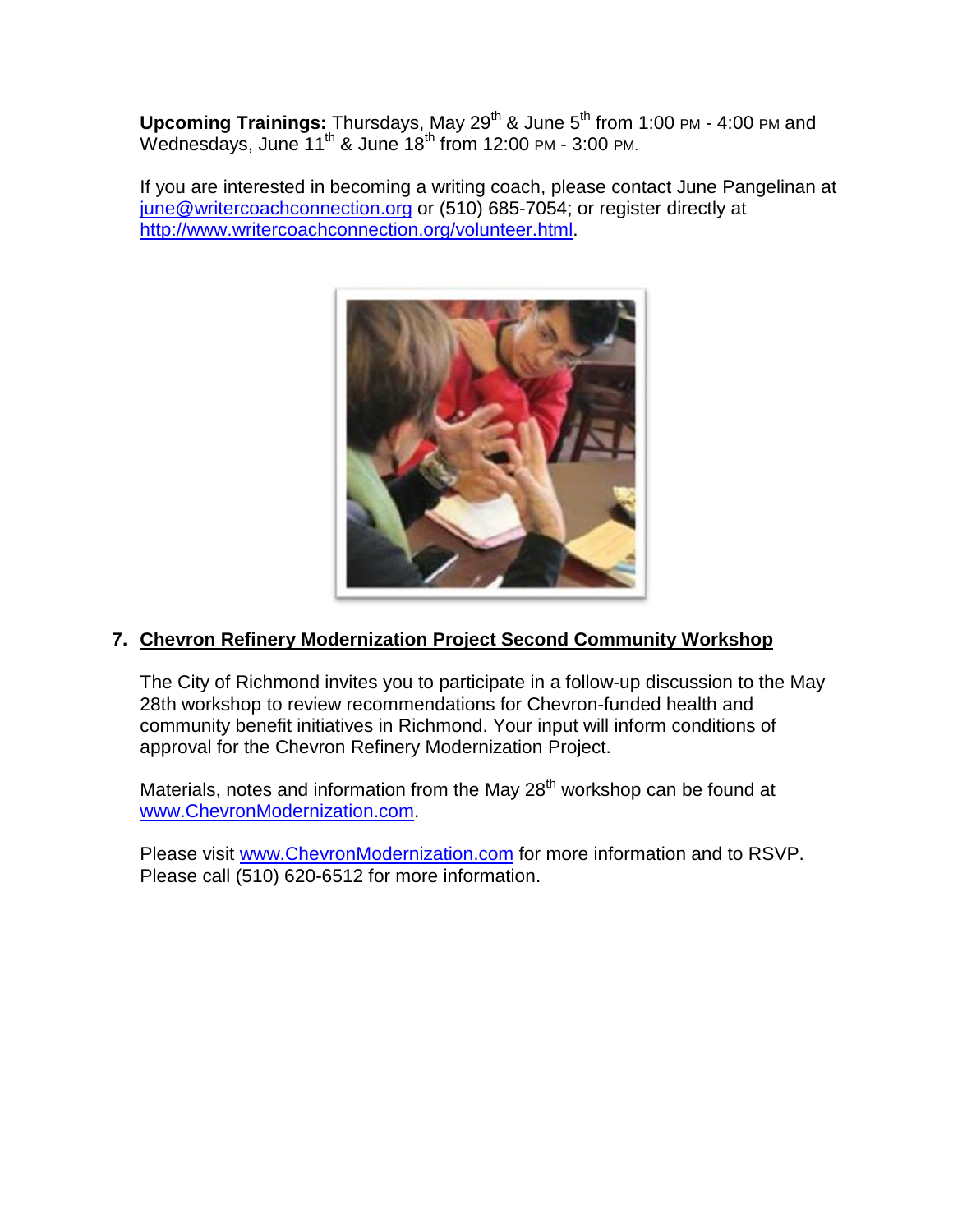

## **8. Contra Costa Health Services (CCHS) Emergency Medical Services (EMS) System Modernization Project Final Report**

This is a reminder to all interested parties that the Contra Costa Health Services (CCHS), Emergency Medical Services (EMS) System Modernization Project Final Report will be presented to the Contra Costa Board of Supervisors on June 3, 2014. Two service level changes that were being proposed in earlier drafts of the EMS Report that will impact Richmond residents included 1) increasing ambulance response times in Richmond by 60 seconds; and 2) changing ambulance transport staffing from two paramedics, to one paramedic and one EMT.

If you are unable to attend the presentation or view via streaming video, it will be recorded and available for viewing on the Board of Supervisors website after the meeting. Board agendas, materials and recorded sessions are posted at [http://www.cccounty.us/4664/Board-Meeting-Agendas-and-Videos.](http://www.cccounty.us/4664/Board-Meeting-Agendas-and-Videos)

If you need to catch up on how the study has been progressing and preliminary recommendations, visit the EMS Modernization study webpage at [http://cchealth.org/ems/system-review.php#simpleContained3.](http://cchealth.org/ems/system-review.php#simpleContained3) If you have questions or comments, please contact Pat Frost, RN, MS, PNP, Director Emergency Medical Services at [Patricia.Frost@hsd.cccounty.us](mailto:Patricia.Frost@hsd.cccounty.us) or (925) 646-4690.

## **9. Officer Bradley A. Moody Memorial Underpass Project Update**

The Bradley A. Moody Memorial Underpass Project involves the construction of a roadway underpass on Marina Bay Parkway between Meeker Avenue and Regatta Boulevard, and is intended to resolve long-standing access limitations to the Marina Bay area caused by frequent train crossings. In early September 2013, Marina Bay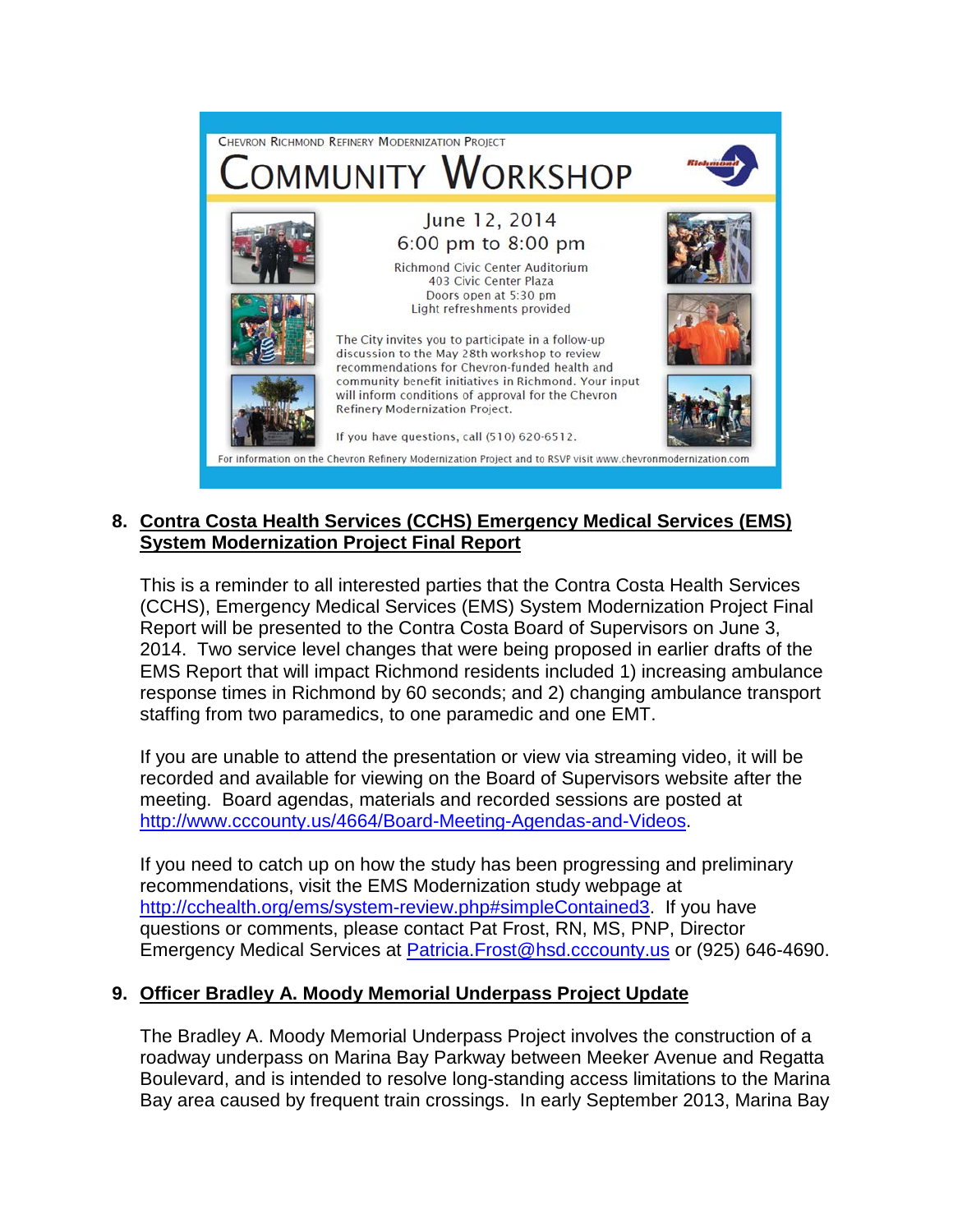Parkway was closed to traffic. This closure is planned to remain in place until early May 2015.

During the week of May 26<sup>th</sup>, roadway excavation continued, including removal of pavement at Jetty Drive. Storm drains were installed for the area north of the railroad tracks. Additionally, crews began the restoration of landscaping at the Department of Public Health campus.

For the week of June  $2^{nd}$ , additional roadway excavation will continue, particularly at Jetty Drive, for the next several weeks. Tiebacks for the 3<sup>rd</sup> (of four total) level of the pump station excavation will be installed. Storm drains will be installed in the area south of the railroad tracks, and landscaping restoration will be completed at the Department of Health Services campus.

The fourth 24-hour a day weekend closure window has been re-scheduled, due to railroad coordination, for the weekend of June  $14<sup>th</sup>$ . During this closure window, a crane will be placed on the new railroad bridge for placement of two 14 foot long approach slabs, made of precast concrete and weighting 18,000 lbs. each. Also during this window, waterproofing materials will be placed on the bridge, and the railroad will be performing maintenance work of their own during this period to minimize disruption to the community. Additional information regarding the dates and times of this work will follow as details are confirmed.

For additional information and to be added to the project update contact list, please see the project website at [www.moodyup.com.](http://www.moodyup.com/) You can also follow the project on twitter: @moodyunderpass, or contact the project's public outreach coordinator Jacqueline Majors at (925) 949-6196.

## **10.Parchester Park Project 2014**

The planning team continues to meet every Wednesday from 10:30 AM to 12:00 NOON at Parchester Community Center. Together City personnel are working with Parchester residents, Boys & Girls Club of El Sobrante, and NSP3 playground company to identify ideas to present to the residents at Design Day!

#### Schedule

Design Day: Wednesday July 16, 2014: 5:30pm-7:30pm: Parchester Community Center Prep Day 1: Thursday October 23, 2014: 8:00am-5:00pm: Parchester Park Prep Day 2: Friday October 24, 2014: 8:00am-5:00pm: Parchester Park **Build Day:** Saturday October 25, 2014 8:00am-4:00pm Parchester Park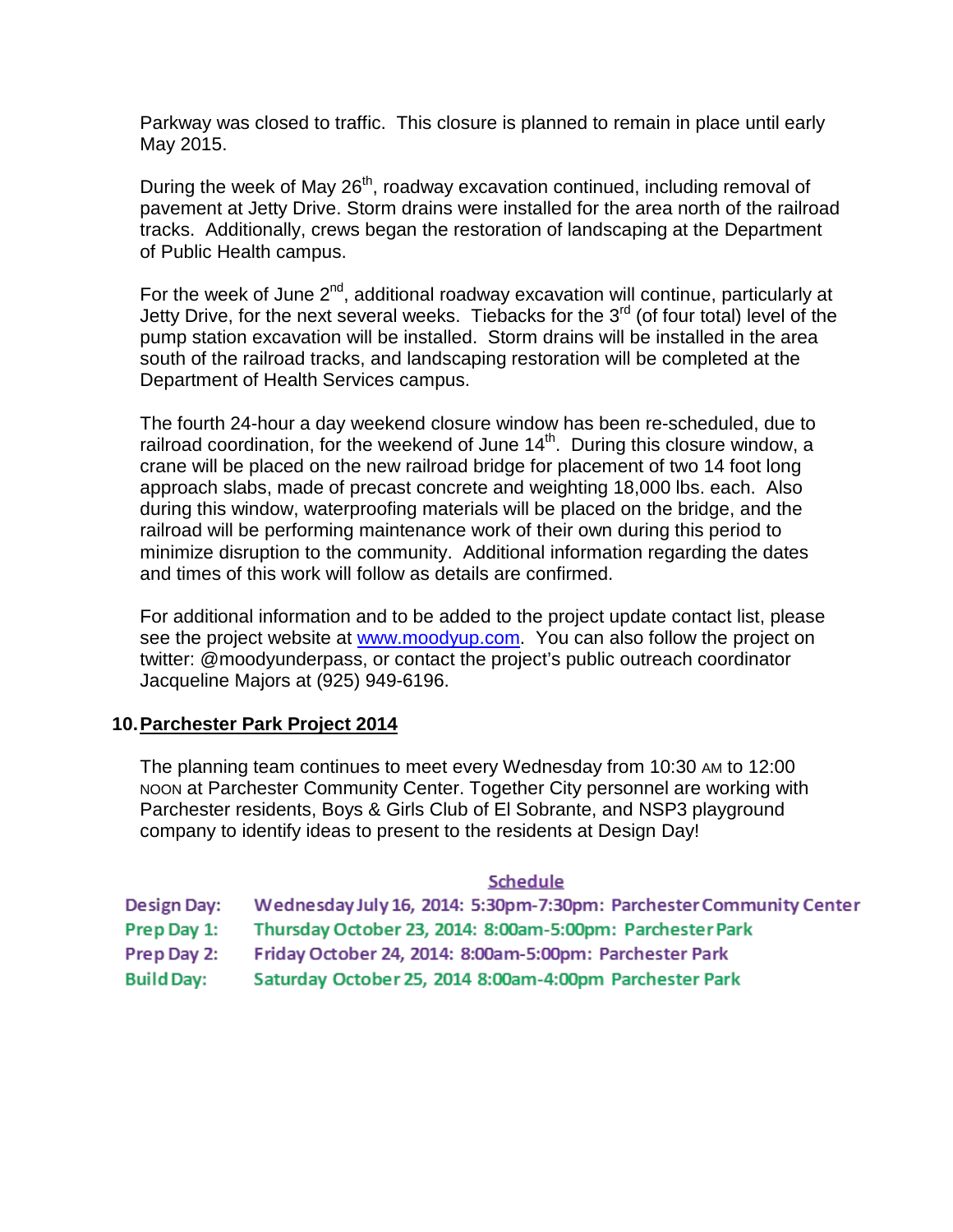

# the  $-7:30~\text{p.m}$ atte

# **11.Call for Poets!**

The City of Richmond is now accepting applications from poets interested in serving as the City's Poet Laureate. This is a two-year program that began in April 2012. Dwayne Parish served as our first Poet Laureate and has just concluded his term.

The purpose of the Poet Laureate program is to provide a focus for the appreciation and dissemination of poetry in Richmond, promote the knowledge of poetry among our youth, and act as a spokesperson for the growing number of poets and writers in Richmond. We recognize poetry as an important part of our culture and history, and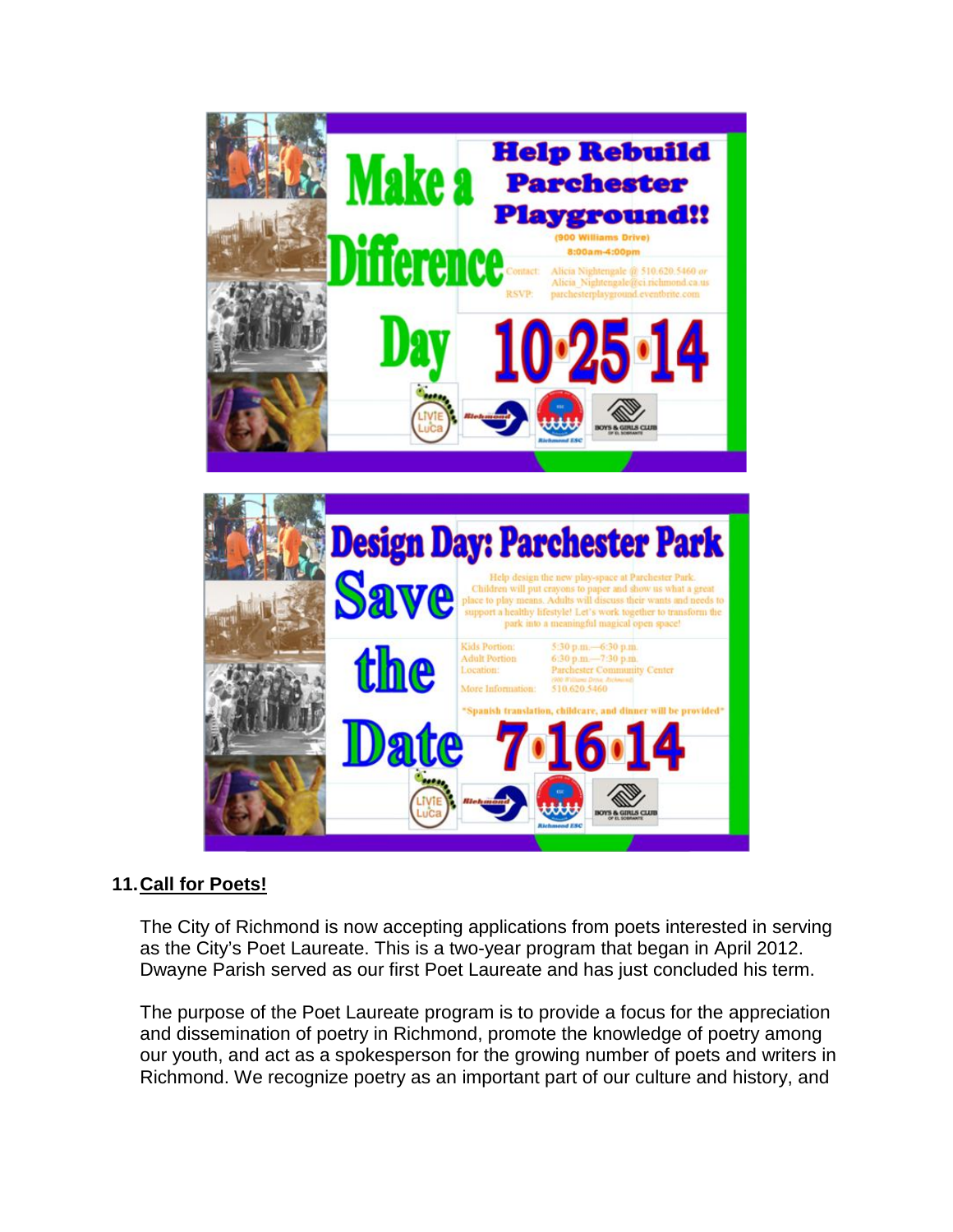believe that it enhances our ability in vocabulary, critical analytical skills, and reading comprehension.

Those interested in becoming Richmond's Poet Laureate should submit an application by June 6, 2014. For more information, contact: [Michele\\_seville@ci.richmond.ca.us](mailto:Michele_seville@ci.richmond.ca.us) or Michele Seville Arts & Culture Manager

440 Civic Center Plaza Richmond, CA 94804



# **12.Recreation Highlights**

## Summer Programs

Registration for summer programs is now open! Check out the summer/fall 2014 Activity Guide online at [www.ci.richmond.ca.us/recreation](http://www.ci.richmond.ca.us/recreation)

You can now register utilizing any of the following options:

- on line at<https://online.activenetwork.com/richmond>
- by phone at 510-620-6793
- by faxing a completed registration form to 510-620-6583
- by mailing a completed registration form to 3230 Macdonald Ave, Richmond, CA 94804
- by visiting the registration office in the  $1<sup>st</sup>$  floor lobby at the Richmond Recreation Complex, 3230 Macdonald Ave

## **Aquatics**

The Richmond Plunge will be hosting its second annual Aqua Zumba Fitness Party Saturday, May 31<sup>st</sup>, from 10 AM to 11:30 AM. Tickets are available now for \$1, or \$18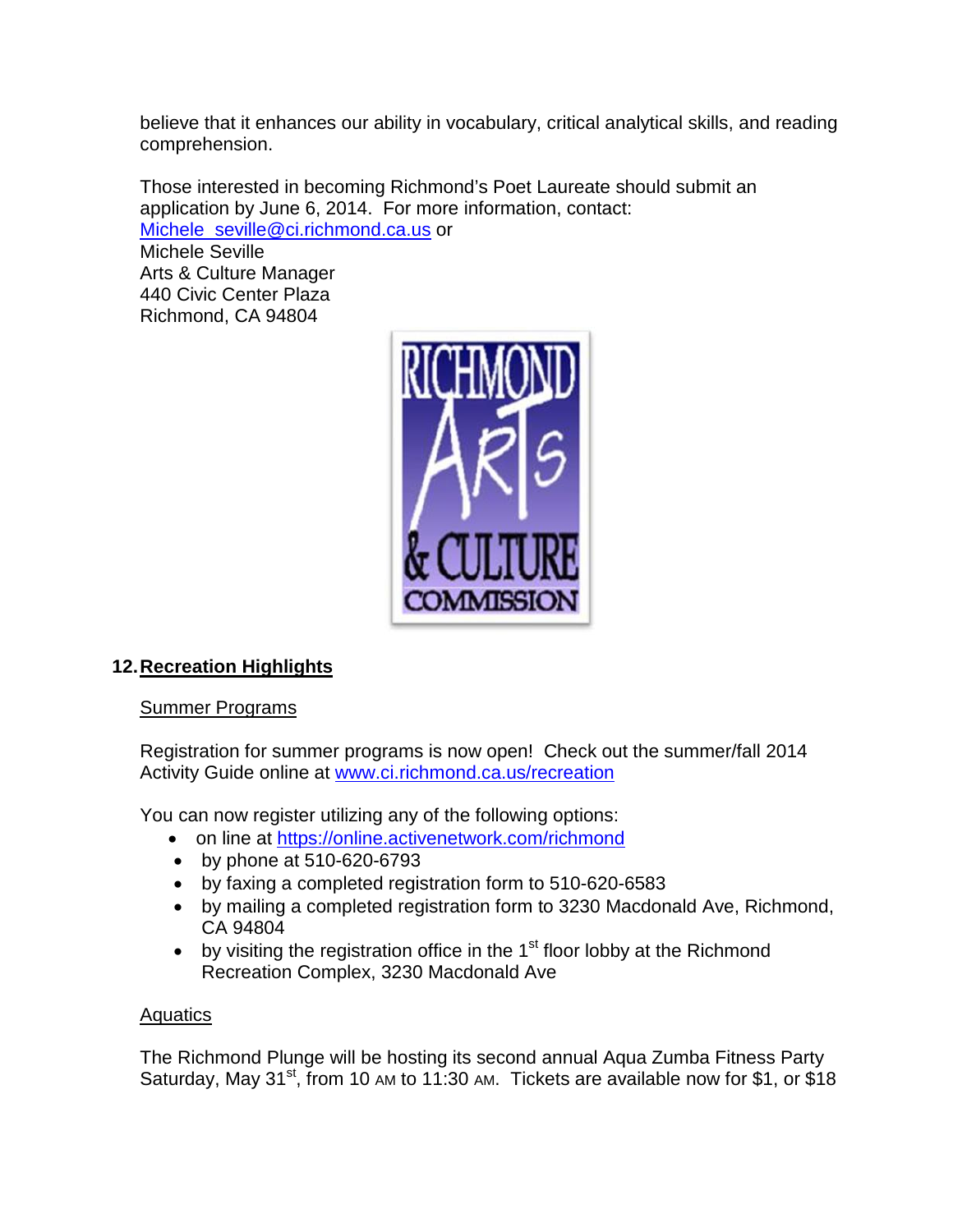at the door. With the amazing turnout last year of over 80 participants, get your tickets early! We'll see you at the party!

## Disabled People's Recreation Center

Using technology, Adult Morning Participants mapped the environment for their Thursday luncheon activity at Sizzlers. They checked the route for the best way to get to their destination and then looked at the menu to choose their lunch and figure out how much money they would need. When the day finally came to go on the excursion, they were able to recall the route and learn all the names of the shopping centers in the vicinity. Each one of them did an excellent job. The manager and staff of Sizzlers were highly impressed.

## May Valley

As the final excursion of the school year, May Valley Community Center Kids in Motion After School Program took a trip to Kennedy Grove Regional Park. Everyone enjoyed hiking the trails and participating in group games in the picnic area. Staff demonstrated several outdoor skills and how to use them. During the hikes some of the youth witnessed grazing cattle, sheep and goats helping control the ecosystem.

Participants of the Early Recreation Program (youth ages 4-6) took a trip of their own to Fairyland in Oakland. Staff led the children to many fun storybook sets, kiddie size rides, cute animals and beautiful gardens.

## Tennis

Recreation participants, Cassidy Clark (age 10) and Cienna Clark (age 14) both won Unites States Tennis Association (USTA) tournaments this past weekend at the Blackhawk Country Club. Cassidy won the 10 and under age group and Cienna won the 14 and under age group. Lauren Ross (age 12) reached the semi-finals of the 12 and under age group.

The USTA's National Junior Tennis League (NJTL) has awarded the Richmond program 6 tennis scholarships (3 boys/3 girls) for the USTA summer tennis camp at Sonoma State University in July. Players must be age 12-17 and an advanced, intermediate, or better player. Participants, Cienna Clark, Chandani Battle, Lauren Ross, Rishab Vaidhyanathan and Michael Viscara will all receive the scholarship. These players have all in the youth tennis program. They have also played Team Tennis with the Richmond Recreation the past 2 summers.

## **13.Public Works Updates**

Facilities Mainenance Division: Carpenters repaired light fixtures in the Recreation Director's office, and assisted with the alarm servicing at the Museum and on location at the Main Library for the emergency generator installation.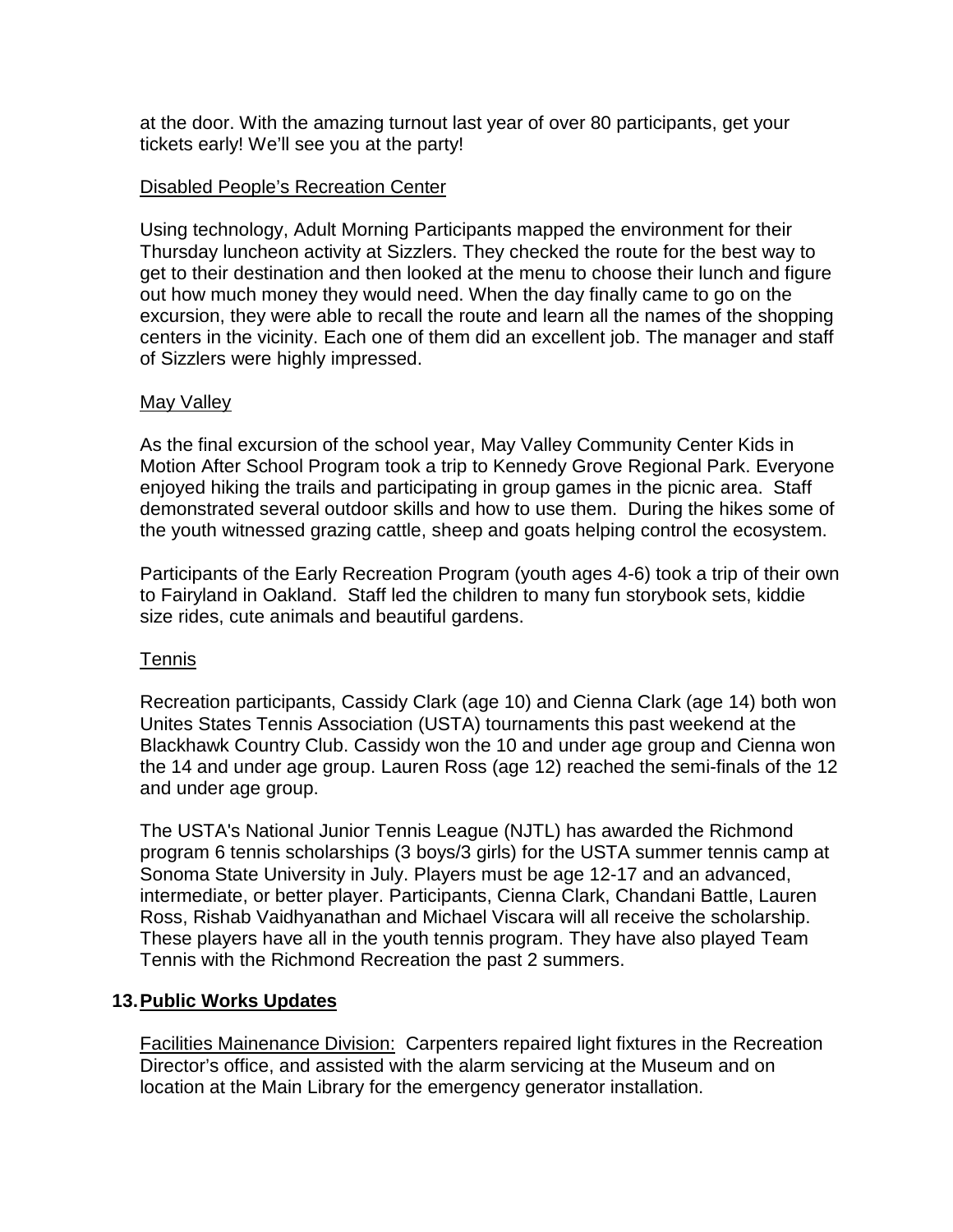Painters started painting the canopy framework at Civic Center Plaza as well as the columns.

Stationary Engineers replaced the water heater at Fire Station #63, replaced toilet at the Communication Center, and installed water fountains at the Recreation Complex.

Utility Workers replaced soap dispensers in 440 Civic Center Plaza and maintained 29 City-owned buildings.



Soap Dispenser Replacement

Electricians replaced the street light poled knocked down on Morwood Drive and May Road, installed a receptacle for the Recreation Complex pool sump pump, relamped lights along Marina Bay Trail, modified the traffic lights at Hilltop and Robert H. Miller Drive and checked power at Nicholl Park for upcoming events.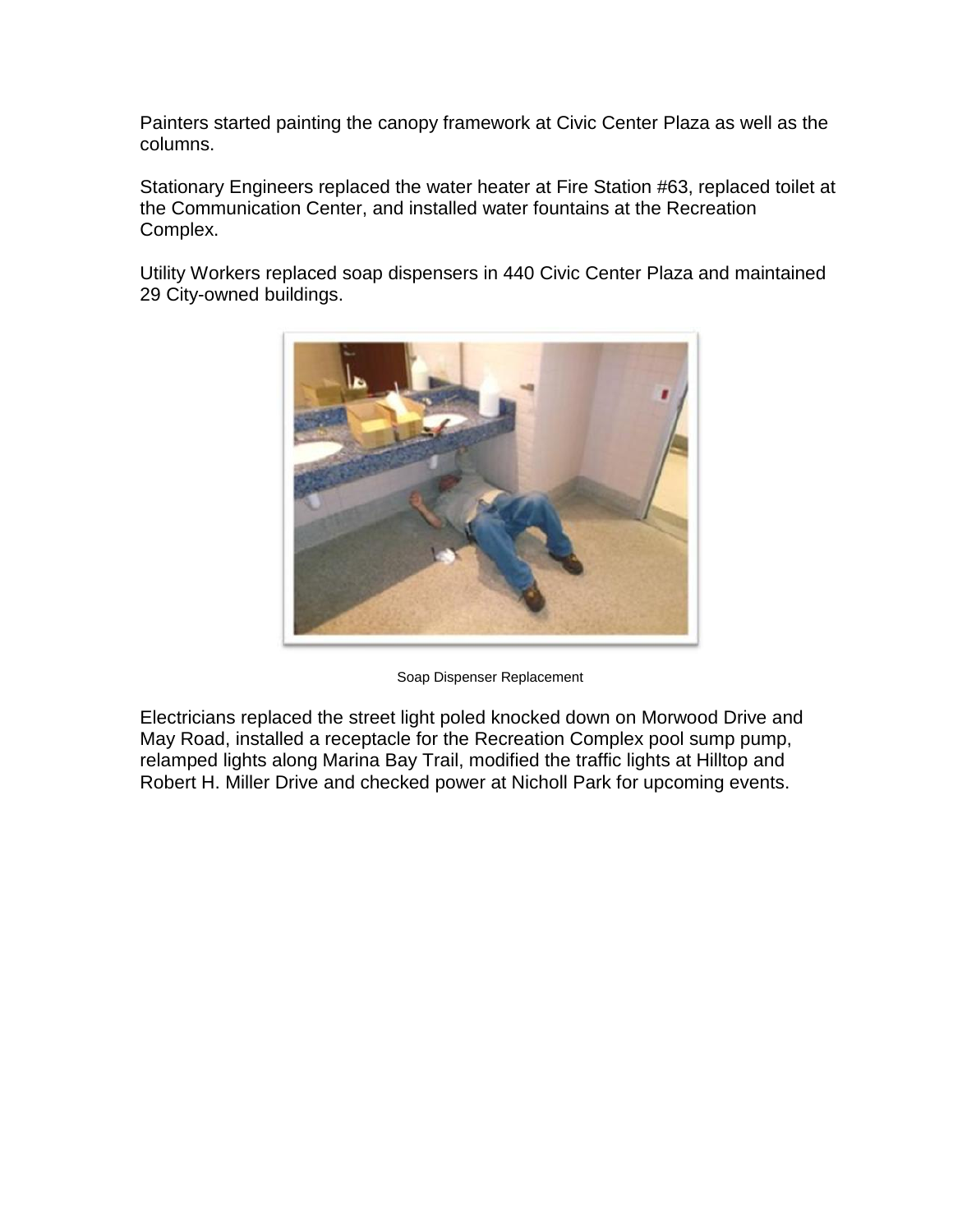

Pole Replacement on Morwood Drive and May Road

Parks and Landscaping Division: Crews trimmed and weed abated at Wendell Park, continued with High Fire Severity Zones, performed weed abatement along Hilltop Dirve and Robert Miller Drive, continued the pathway project on Richmond Parkway and San Pablo Avenue, and performed graffiti removal at Nicholl Park.



High Fire Severity Zone Clearing

Tree crews cut, trimmed or removed trees on South 24<sup>th</sup> Street, Creely Avenue, Poinsett Avenue, Merced Avenue, and on West Richmond Avenue.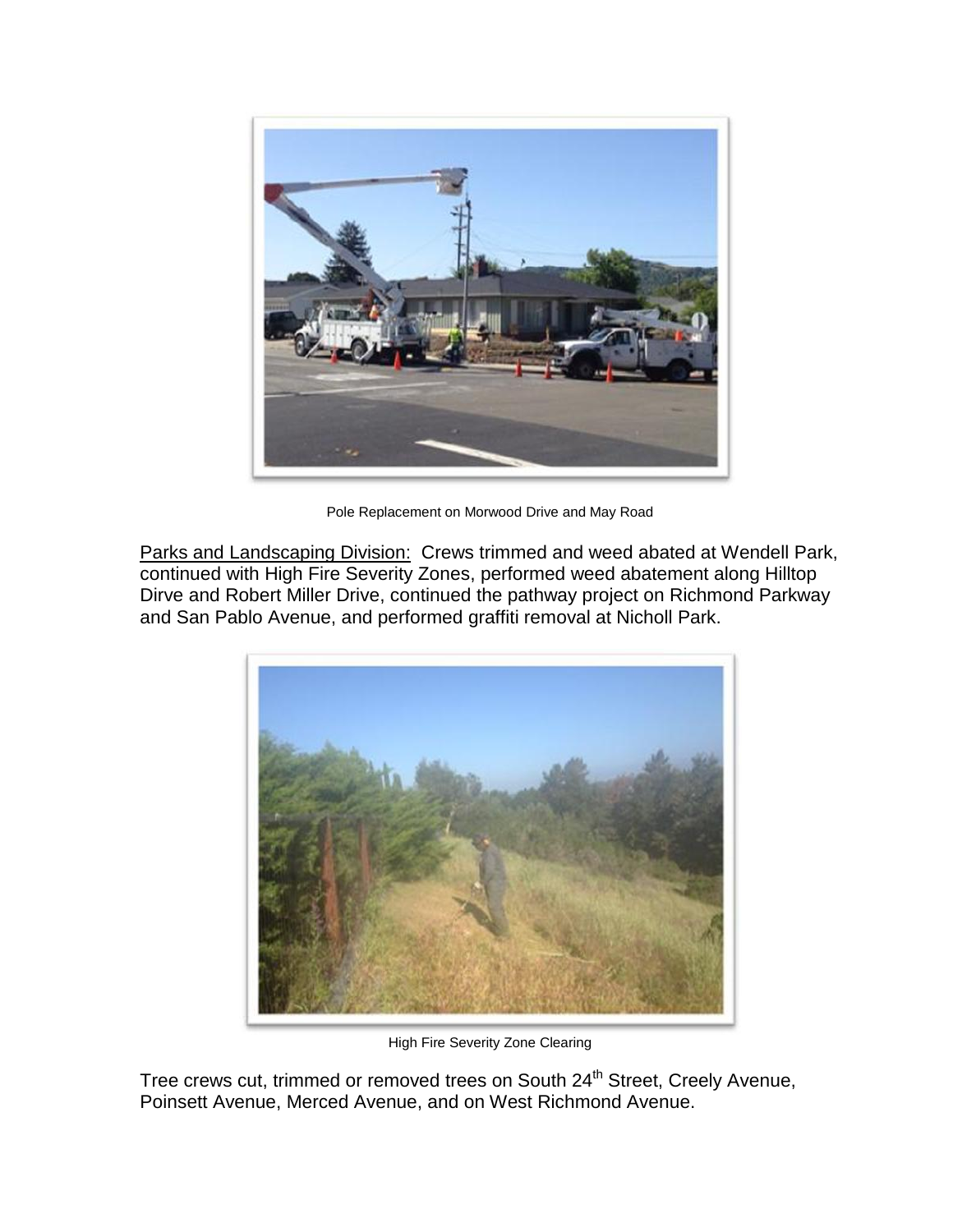Streets Division: Staff grinded and paved South 44<sup>th</sup> Street and worked from the outstanding pothole and sidewalk list.



Paving on South 44<sup>th</sup> Street

Street sweeping performed commercial sweeping services for the fourth Monday through Wednesday and the fifth Thursday and Friday in the Santa Fe Coronado, Marina Bay, Point Richmond, Metro Richmore Village, Pullman, Cortez/Stege, Park Plaza, Laurel Park and City Center neighborhood council areas.

Signs and Lines staff fabricated 54 signs, installed 8 new signs, installed 38 new pavement markers, reinstalled 6 pavement delineations, and repainted 130 feet of curbs.